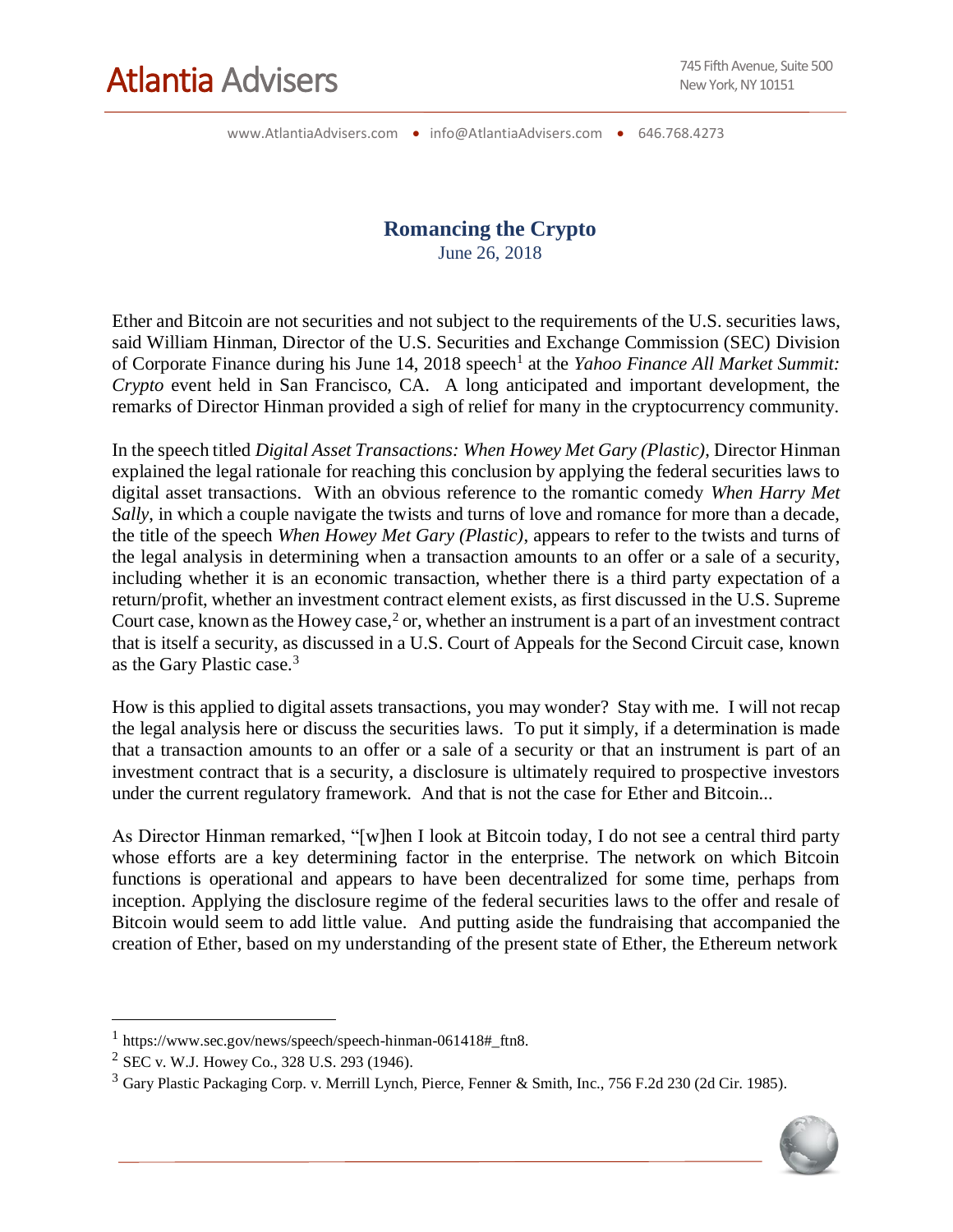and its decentralized structure, current offers and sales of Ether are not securities transactions. And, as with Bitcoin, applying the disclosure regime of the federal securities laws to current transactions in Ether would seem to add little value."

# **Great, You Cheer. Not Yet, I Caution.**

Why? Because it appears that this is not a policy statement of the SEC and will not be applied across the board. As Director Hinman pointed out, "[t]he analysis of whether something is a security is not static and does not strictly inhere to the instrument. Even digital assets with utility that function solely as a means of exchange in a decentralized network could be packaged and sold as an investment strategy that can be a security."

The analysis will depend on the facts and circumstances and there is an illustrative list of guidelines/questions to consider, such as, for example:

"Is there a person or group that has sponsored or promoted the creation and sale of the digital asset, the efforts of whom play a significant role in the development and maintenance of the asset and its potential increase in value?

Has this person or group retained a stake or other interest in the digital asset such that it would be motivated to expend efforts to cause an increase in value in the digital asset? Would purchasers reasonably believe such efforts will be undertaken and may result in a return on their investment in the digital asset?

Has the promoter raised an amount of funds in excess of what may be needed to establish a functional network, and, if so, has it indicated how those funds may be used to support the value of the tokens or to increase the value of the enterprise? Does the promoter continue to expend funds from proceeds or operations to enhance the functionality and/or value of the system within which the tokens operate?" 4

### **Striking the Right Balance: Innovation v. Regulation**

Topics and developments like the one above is what I will discuss through a series of monthly articles. Broadly, the articles will focus on the growth and adoption of disruptive technologies and the challenges faced by regulators, including regulatory efforts not to stifle innovation.

In essence, the focus will be on hot button topics, such as:

**EXECUTE:** Disruptive technologies, such as cloud technology, blockchain and other distributed ledger technologies

 $\overline{a}$ 

<sup>&</sup>lt;sup>4</sup> See link to speech in Footnote 1 above for additional guidelines.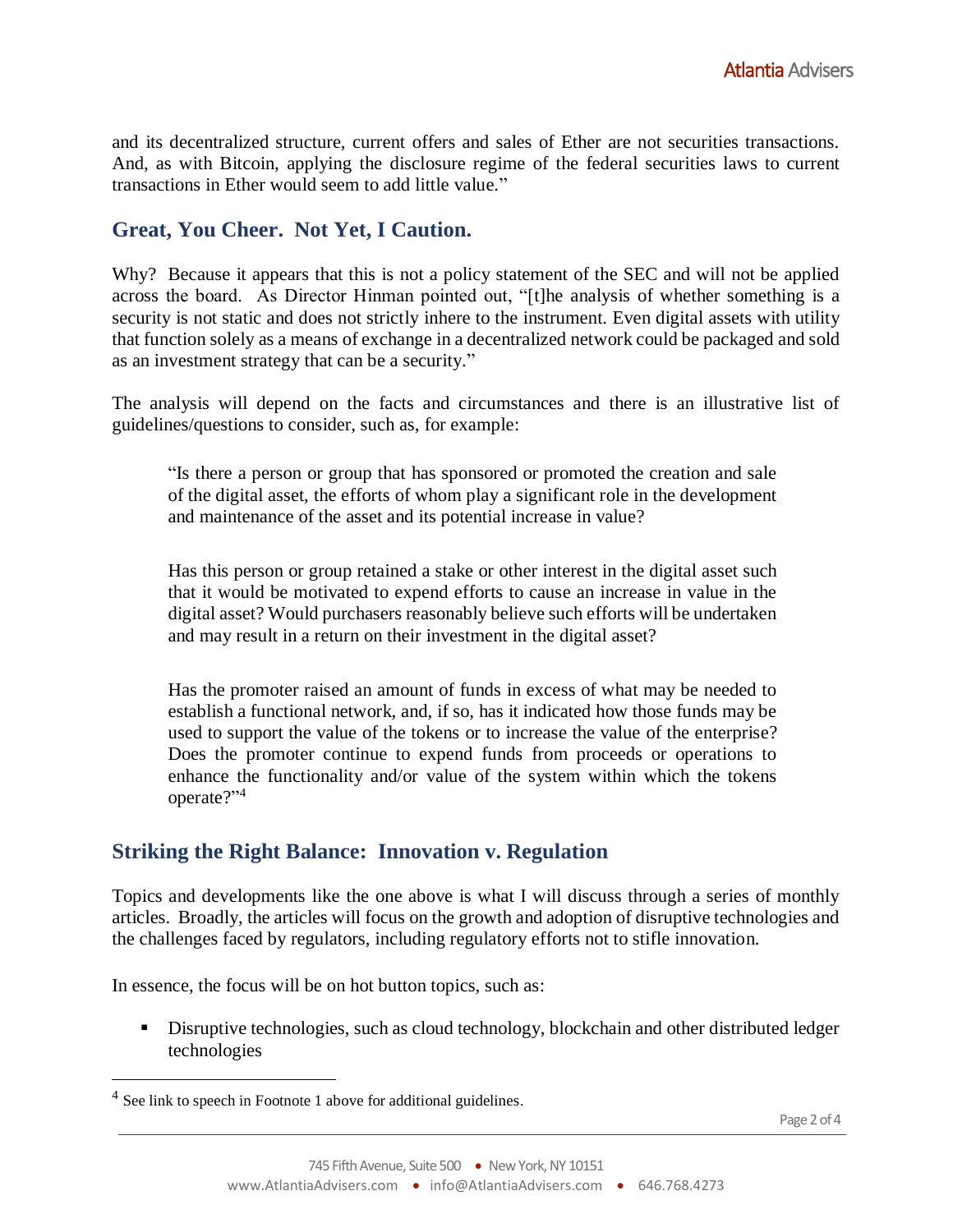- Fiat currencies, digital currencies and cryptocurrencies
- Decentralized exchanges
- $\blacksquare$  Initial coin offerings (ICOs)
- $\blacksquare$  Artificial intelligence (AI)
- Cyber-crimes, cybersecurity, data breaches
- Privacy and data protection
- Digital advisers/robo-advisers
- Jurisdictional Matters: are FinTech firms choosing friendlier jurisdictions?

In upcoming articles, I will outline some of the challenges vis-à-vis the regulatory and compliance initiatives and frameworks, primarily in the U.S., but will also provide additional context for regulatory initiatives and frameworks abroad. I will highlight the perspectives of the various stakeholders in the ecosystem, including start-up FinTech innovators, established technology companies, financial institutions, management consultants, lawyers, and regulators, including the Securities and Exchange Commission (SEC), the Commodity Futures Trading Commission (CFTC), the Financial Industry Regulatory Authority (FINRA), and state regulators, such as the New York State Department of Financial Services.

## **Internet 2.0 – Is Crypto the New Internet?**

The rapid growth and continued adaptation of disruptive technologies in the last several years has been unprecedented. While, Gen Xers may share a more skeptical view, having witnessed the enthusiasm of the Information Age, the dot coms explosion in the late 90s and the Y2K bubble burst, the world of today is different.

The point here is not about generational differences or shifting societal values, but about witnessing shifts in technologies that are changing dramatically the way we live, work, and communicate in communities that are becoming more interconnected and more global. It is about learning lessons and finessing our ability to apply these lessons without compromising our drive for innovation and change. It is also about building on precedents, mitigating risks and finding an equilibrium.

Having said that, the ecosystem is undeniably exciting. Groundbreaking. Revolutionary even.

We are in the midst of Internet 2.0.

### **Stay Tuned!**

Whether you are a FinTech Connector innovator, a FinTech Connector enabler, an enthusiast, a maven, a FinTech or blockchain evangelist (as many in the realm like to refer to themselves), I encourage you to join the community and the conversation. Reach out to me with questions, suggestions and comments regarding the topics that we discuss here.

Until next month…